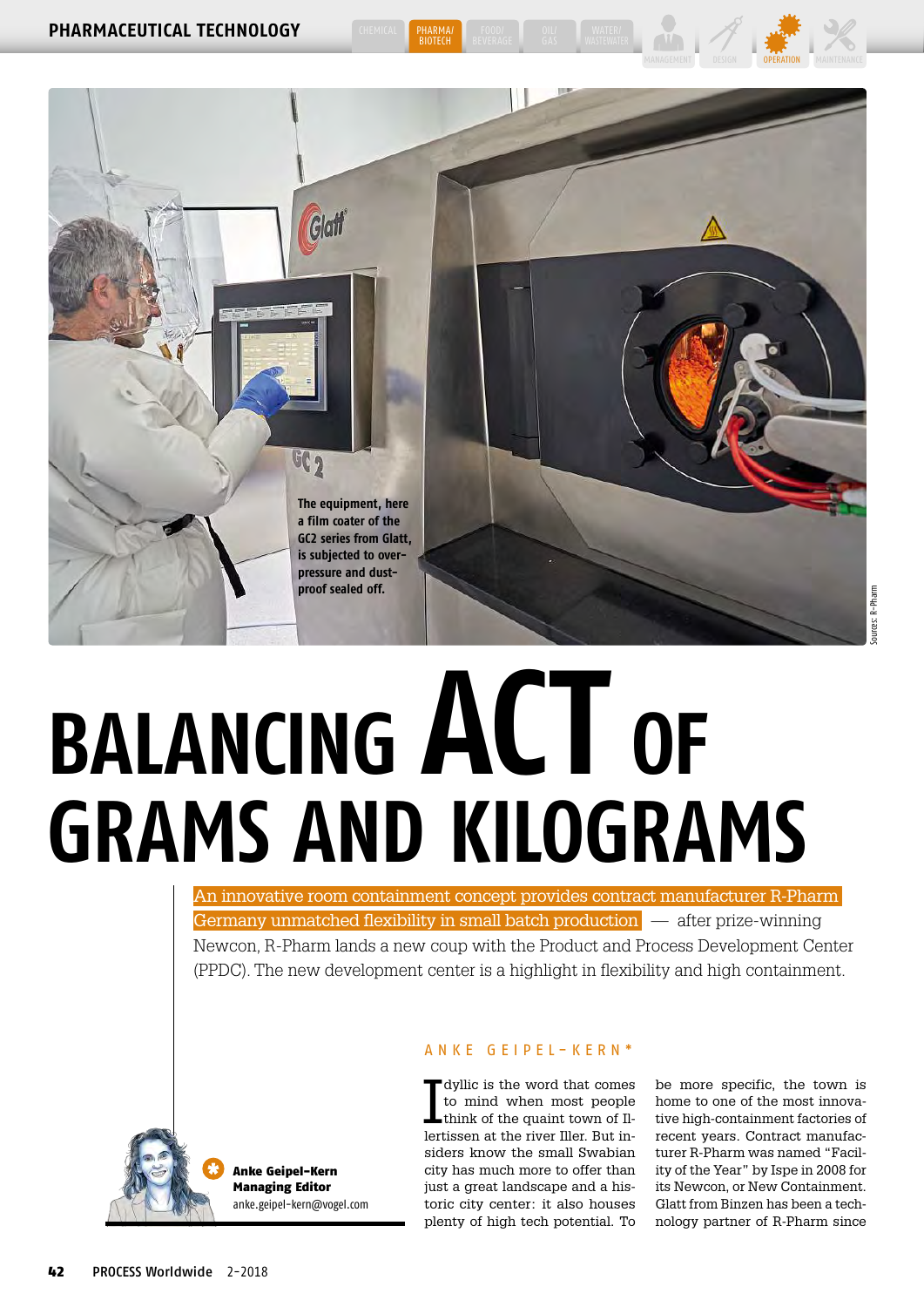

"We are able to handle all development and production steps in the production of solid forms."

> ANDREAS HÄNEL R - PHARM

the 1990s, delivering production-scale tablet coaters and other equipment to the containment factory. Ever since, Illertissen has been more than an insider tip for anyone interested in fully-automated containment production.

## **Quality and Employee Protection**

The system makes it possible to process highly active substances with exposure limits well below 0.1 micrograms per cubic meter (OEB class 5) in a fully-automated environment without manual intervention during normal operations. No other company today offers a higher degree of process automation in the pharmaceutical industry, and using the newest technologies for in-process analysis not only makes production highly efficient, but also ensures high product quality and provides the best possible occupational protection to operating personnel.

# **New development center closes the gap**

R-Pharm has even more to offer as of last year. The contract manufacturer opened its Product and Process Development Center— or PPDC for short—closing a gap between product development and commercial production in the field of highly-active pharmaceuticals. In addition to cost-efficient containment solutions for fully-automated production processes, the market today is demanding ever smaller minimum quantities of highly potent solids, with the best possible flexibility. "Because of this, we need to be able to handle all development and production steps in producing solid forms," explains Andreas Hänel, manufacturing manager at R-Pharm. That's why the PPDC offers tablet and granule development, all the way to full formula development. We are able to produce batch sizes from 0.5 to 20 kg in the production area. We offer grinding, mixing, and filtering processes, dry and moist granulation, capsule filling, tablet production, and coating and pelletization. Technology partner Glatt was also involved in planning and implementing the PPDC. The PPDC is the pharmaceutical company's way of putting the icing on the cake of its past activities, so to speak. The management has developed the location into a center of competence for "high containment manufacturing" over the last 15 years. There are four different containment facilities in Ilertissen with different degrees of automation for batch sizes between 0.5 kg and 700 kg. Ultimately, contract manufacturers can't just pay lip service to flexibility. Instead, it's a necessity and a key competitive factor. Downtimes cost money, and only a system operated at high efficiency can process customer orders quickly and optimally. In order to achieve good flexibility and load, the new production suite develops, produces and packages both conventional (OEB 1-3) and highly active solids (OEB 4-5). This is kind of like squaring the circle, as the company works to juggle different production requirements. But 15 years of containment expertise are definitely a valuable asset to the pharmaceuticals manufacturer. "We gained a lot of experience while building the Newcon that helped us construct the development center," Hänel emphasizes.